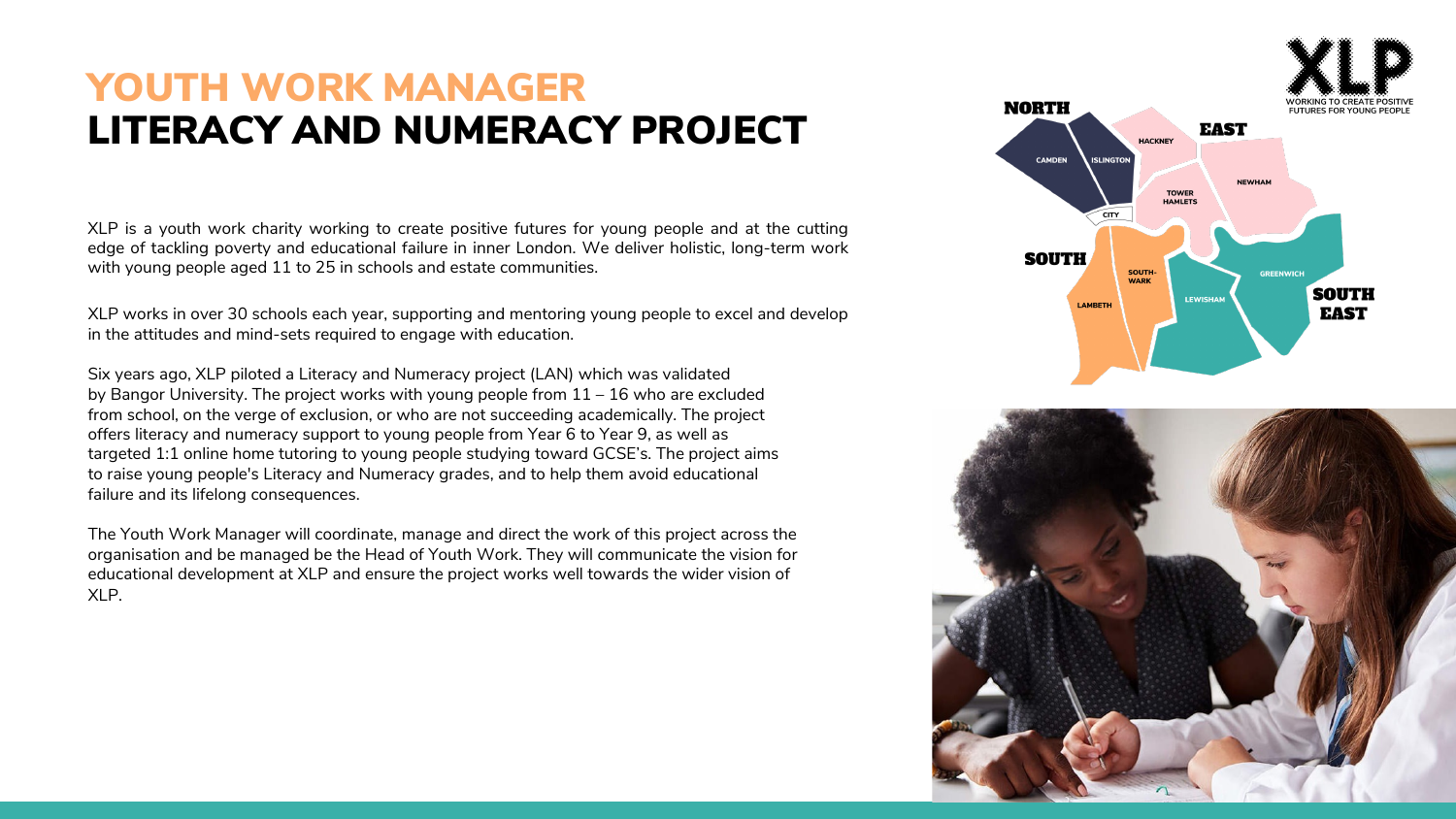

### OUR MISSION

XLP seeks to empower young people from the most disadvantaged backgrounds to complete their education and avoid anti-social behaviour, gangs and criminality and ultimately become positive contributors to their communities.





These are the values we live by internally, building us up as an effective community. Candidates are required to support, uphold and sustain these values.

We are a Christian charity and are "faith based, but not faith biased". We work with young people of all faiths and none.

As a staff team we are committed to growing in diversity and inclusion and we seek to represent the communities in which we serve. We welcome applications from all backgrounds, ethnicities and genders.

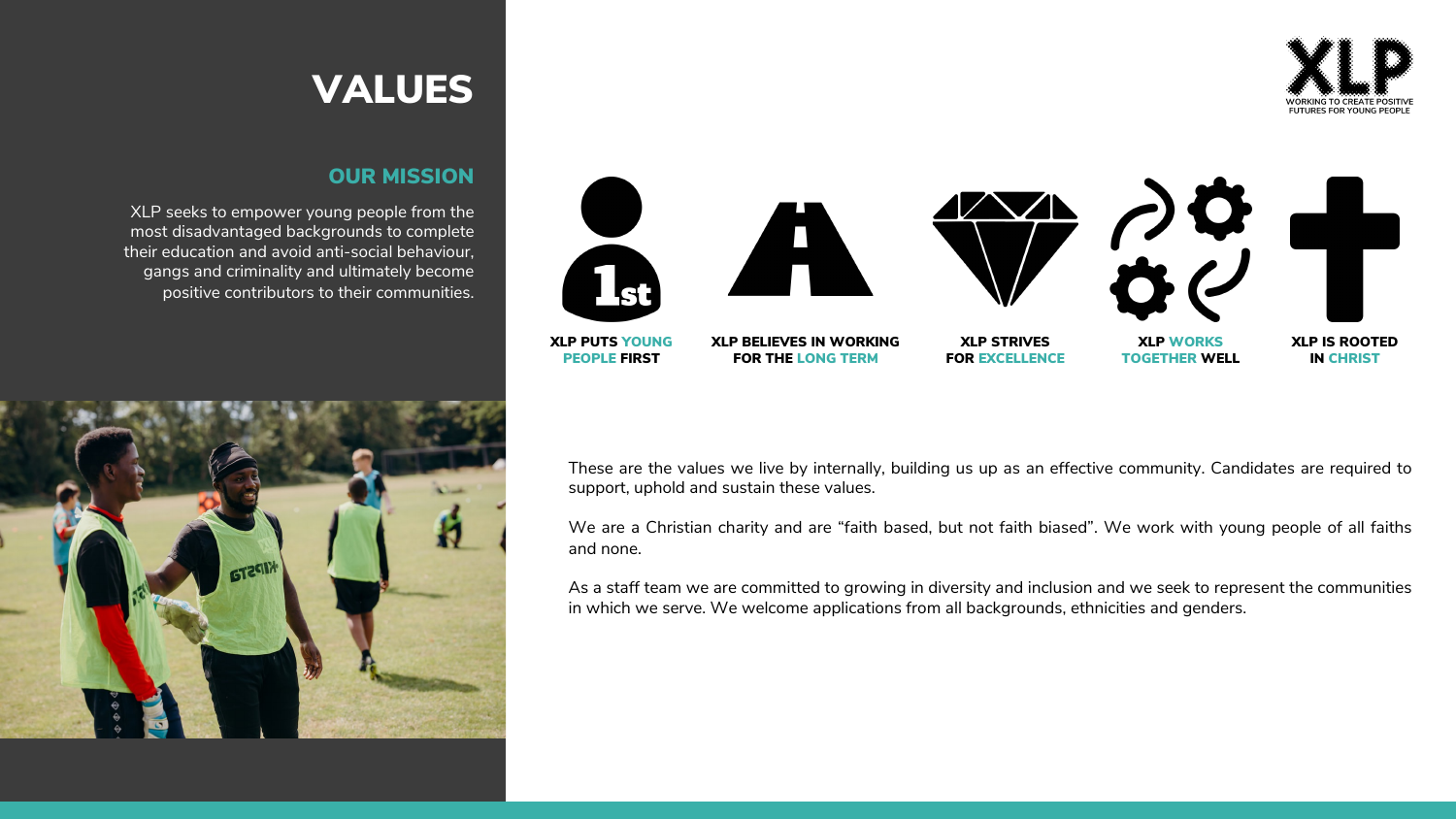### KEY TASKS AND RESPONSIBILITIES

- Youth Work Vision Establish a vision for the Literacy and Numeracy Project, and manage a team of three Senior Youth Workers to achieve the project goals;
	- Be responsible for decision-making when new project ideas are proposed at meetings, accounting for vision, recourses and staffing;
	- Facilitate long and short-term planning to ensure vision is realised.
- Youth Work Management Line manage and hold regular supervision meetings with three LAN Senior Youth Workers, allowing time to troubleshoot, encourage and support, check against targets, give observations and feedback, explore competencies and development, and set and review targets and project updates;
	- Have oversight of XLP's LAN project, helping to set yearly targets and ensuring the projects meet the agreed targets;
	- Review and develop the project and its resources through regular feedback and impact data;
	- Coordinate, set agendas and facilitate regular team meetings for all those working in or involved in the boroughs, strengthening connections between projects and teams;
	- Using XLP's Salesforce system, ensure collection of the youth work data across all projects remains within the team's priorities, informing next steps for specific young people.
	- Youth Work Delivery **•** Facilitate and deliver LAN to small groups of students in two of XLP's partner schools in a classroom setting;
		- Deliver 1:1 online tutoring sessions for GCSE Maths and English;
		- Deliver XLP's LAN training to volunteer tutors who will help on the project;
		- Champion excellent youth work through personal example;
		- Encourage reflective practice learning across the team;
		- Support those you manage to monitor and evaluate their work, identifying opportunities for development.
- Youth Work Partnerships Deliver XLP's SAFMEDS training to stakeholders, schools and corporate partners;
	- Together with Senior Youth Workers, ensure strong relationships with current schools and corporate tutoring partners are maintained and nurtured;
	- Attend and contribute to meetings with active partners and funders, as well as seeking out potential future partners;
	- Work with the Volunteer Manager to ensure that excellent volunteer recruitment, training and management is achieved across the project.

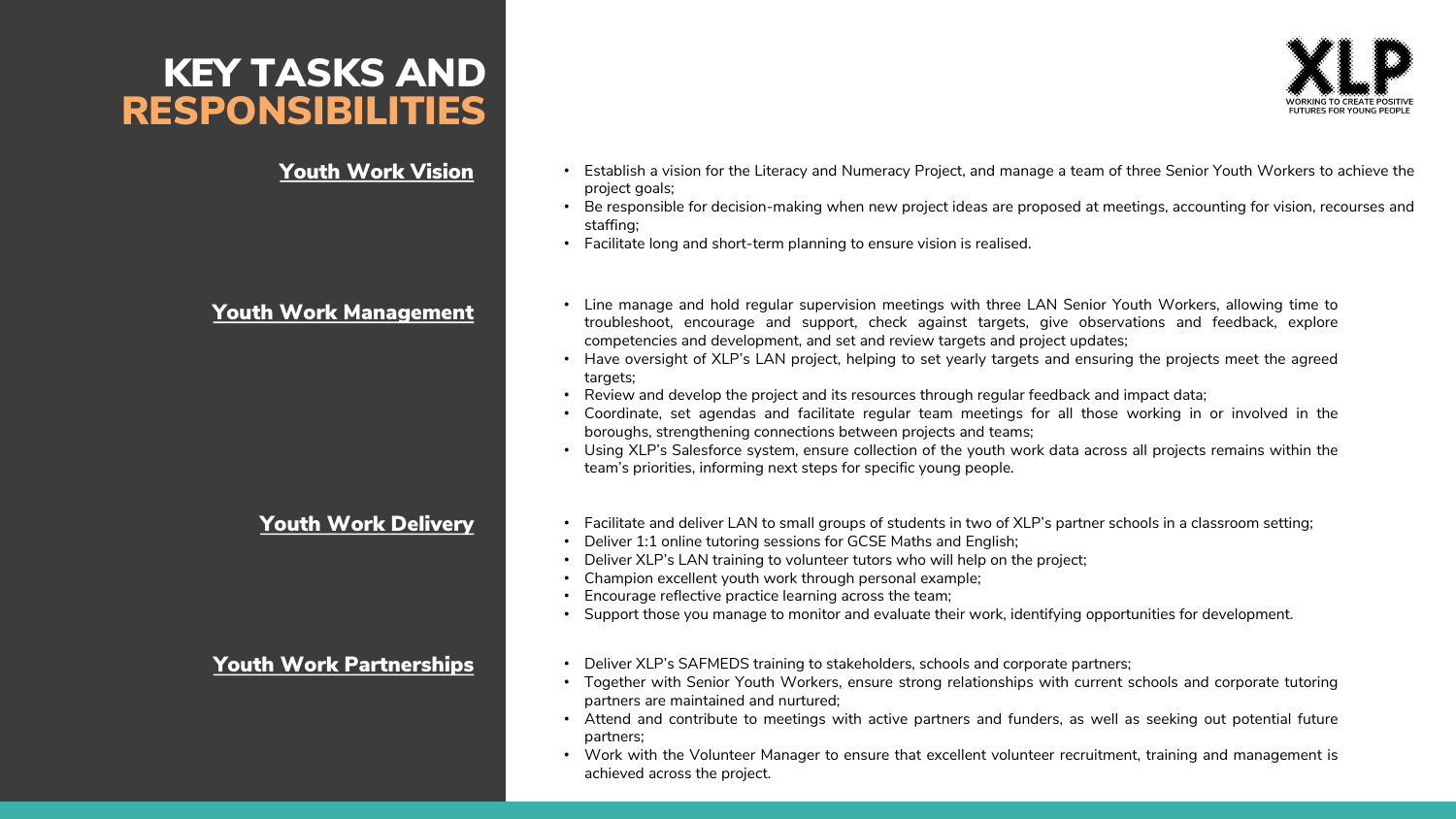## **WHO** YOU ARE

You will be passionate about creating positive futures for young people and seeing transformation in the lives of young people in inner-city London.

### **You'll be good at:**

- Understanding the context of the inner-city environment, and the challenges and issues young people face;
- Being passionate about improving literacy and numeracy of young people, and have a have a strong comprehension and understanding of literacy and numeracy;
- Having excellent understanding of the issues surrounding school exclusion;
- Being able to demonstrate substantial professional youth work management using Continuing Professional Development (CPD), and have experience in the field;
- Having experience in leading and managing teams, including vision sharing, setting and meeting targets, and recruiting and training volunteers and youth workers;
- Having a successful track record of setting up and sustaining educational projects;
- Having experience in delivering youth work across a variety of settings, including communities and schools;
- Having experience in working alongside voluntary organisations;
- Creating a healthy work / life balance;
- A range of IT skills, including Microsoft Office and video conference software.

### **Other desirable skills:**

- Have a degree level academic background or equivalent;
- Have experience in a teaching or educational capacity;
- Have experience in tutoring young people;
- Have experience in leading a team through a time of change;
- Have experience in recording data, including the use of Salesforce.

We're committed to providing ongoing training and support for all our staff for them to develop and thrive in their roles.

All XLP staff and volunteers have enhanced DBS disclosures and work within strict safeguarding guidelines.